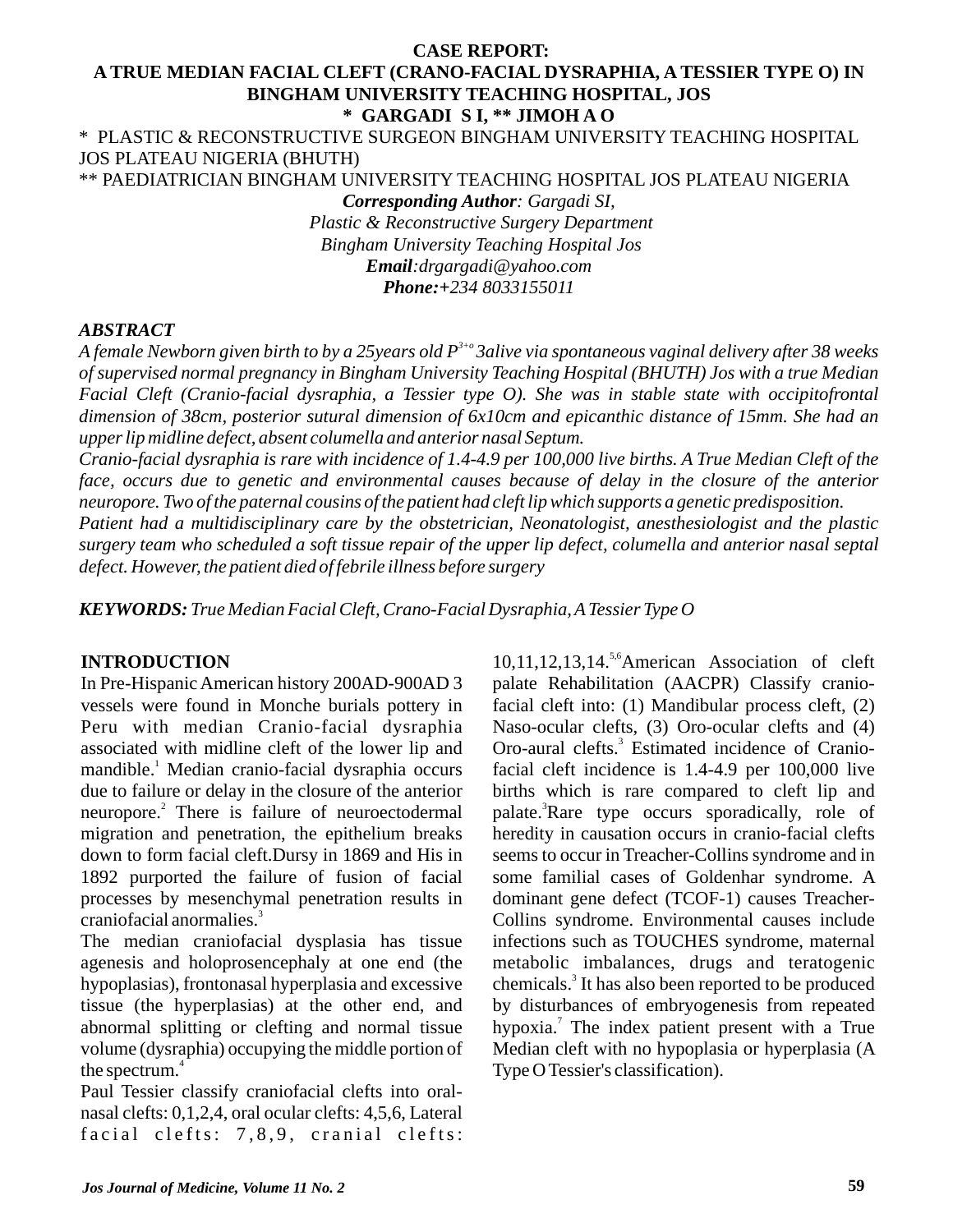





Fig. 1: (A) show an anterior view, (B) Show a side view of a female new born with a true midline facial cleft (Tessier type 0)

### **CASE REPORT**

A female New born given birth to by a 25years old  $P^{3+0}$  3alive housewife via spontaneous vaginal delivery after 38weeks of pregnancy that was supervised at the Jos North primary health Centre. Pregnancy was uneventful, and baby cried immediately after birth. Mother had minor perineal laceration which was repaired in our facility where

she delivered. Two of the father's cousins had cleft lip which was repaired at childhood.

The female Newborn was noticed to be active, Pink, a cyanosed, anicteric, well hydrated with Heart beat of 136 beats/min, Heart sounds I and II only, respiratory rate of 36 circles per minute, Temperature of 36.1°C and SPO2 was 96% in room